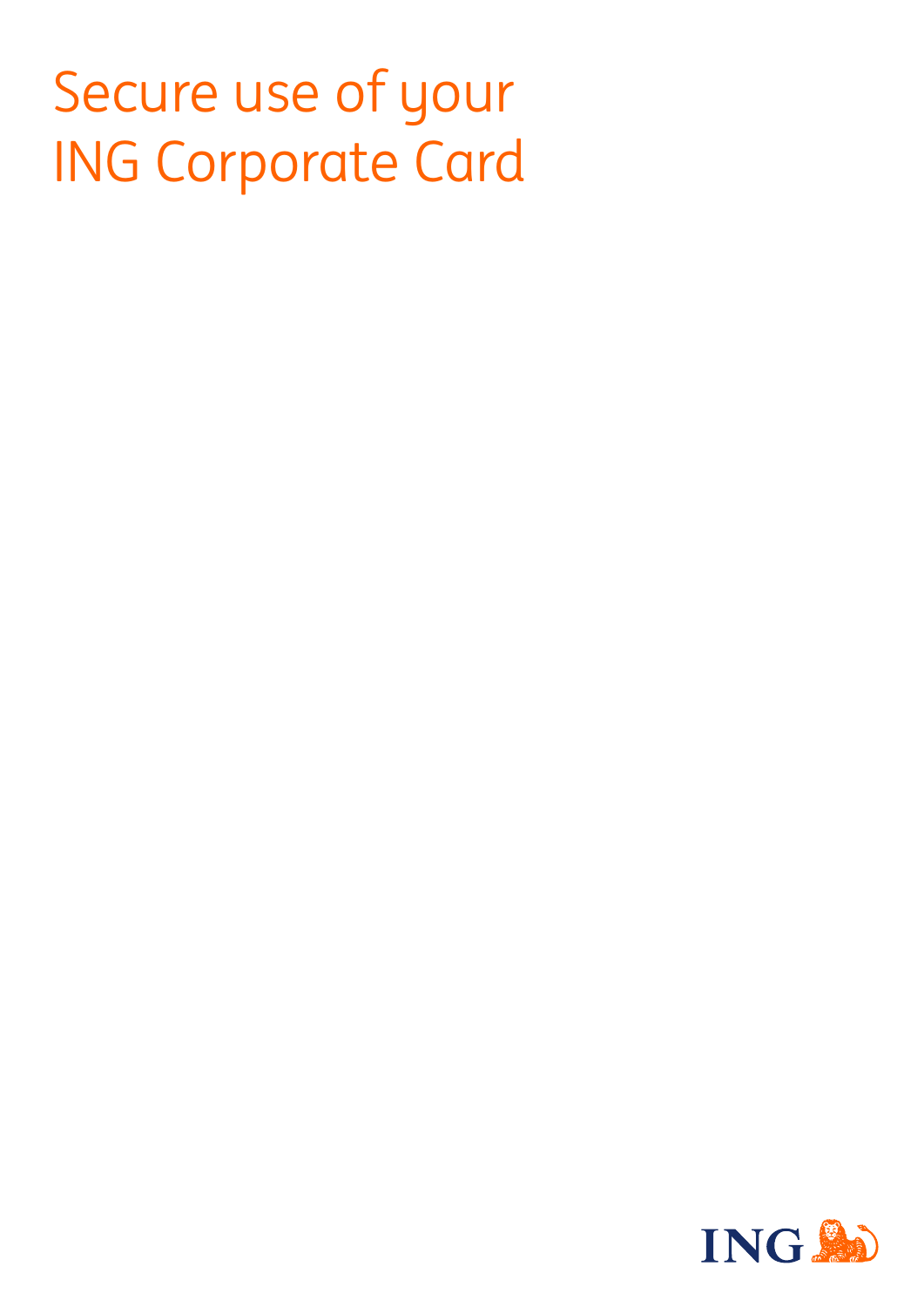# Introduction

You can use your ING Corporate Card to pay for such things as hotel bookings, conferences, flight tickets, restaurants and taxis. But your Corporate Card offers much more.

For instance, travel agencies use the Corporate Card for the convenience it offers for reservations. People are increasingly using the Card because it is an easy and secure way of making payments and business pauments.

Of course, you would like to be certain that your payments are processed correctly. You can find more information about this in this document. ING is working hard to make paying secure, now and in the future. But we can't do this alone. Stick to our basic rules to stop criminals in their tracks

These basic rules are explained in this brochure. We give tips on how to make secure payments and recognise fraud. We also explain what we as ING are doing to ensure that using your Corporate Card stays as secure as possible. There's also a glossary at the end with an explanation of the internet and other terms used in this brochure.

# **Handy and free**

Use the ING Commercial Card app and the ING Commercial Card portal. This enables you to retain an overview of your transactions, statements, total payments, balance and remaining limit. You can find the ING Commercial Card app in the Apple App Store and in Google Play (Android). To find the app, enter: ING Commercial Card app You can find the ING Commercial Card portal at: [www.ingcommercialcard.com](http://www.ingcommercialcard.com)

# **Report fraud immediately**

If you have you become a victim of fraud with your Corporate Card, you should report this to us immediately. This will enable us to help you and other customers, now and in the future. We are available for you 24 hours a day, 7 days a week from home or abroad and also via our local access numbers. You can find these at the end of this brochure.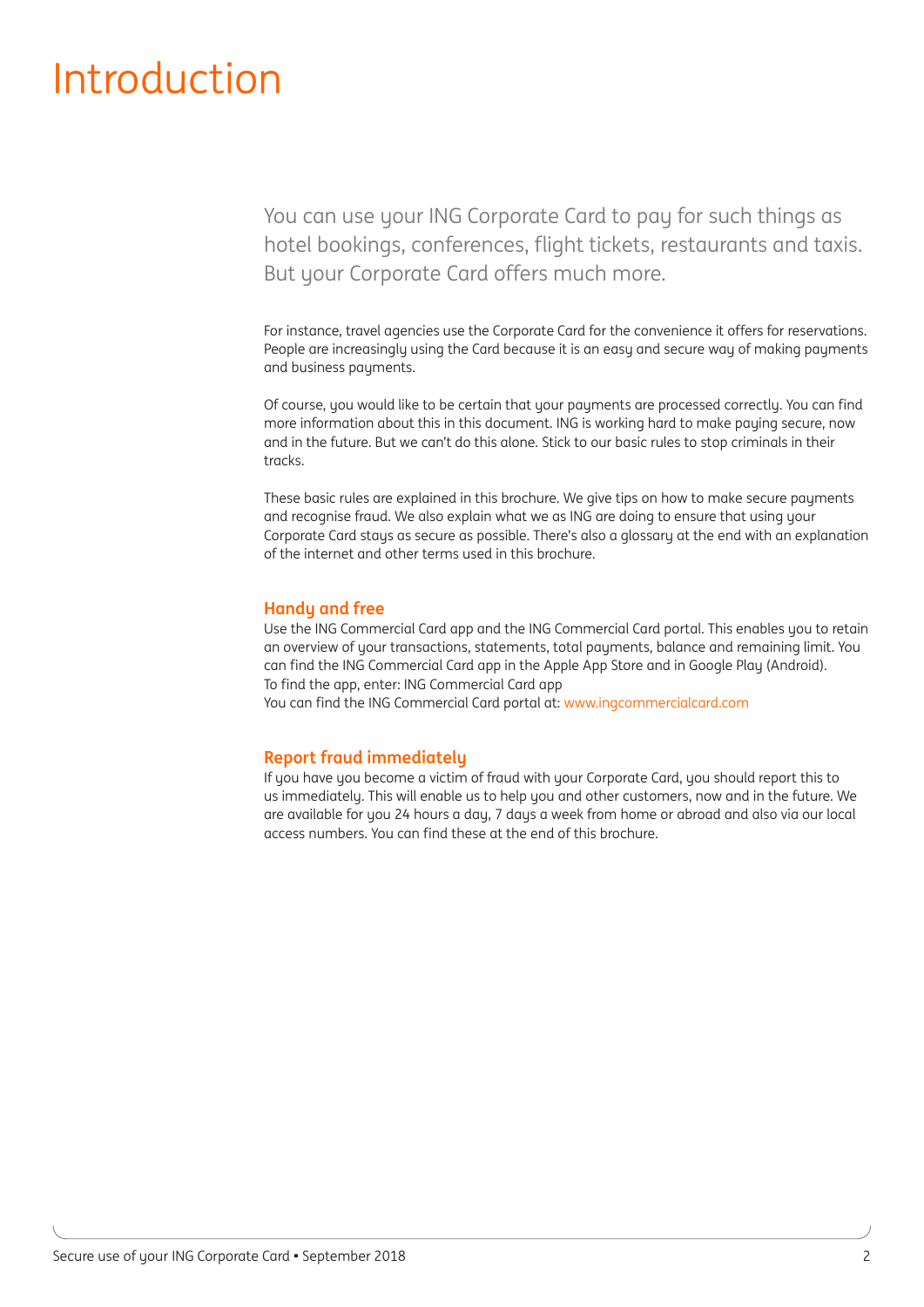# **Contents**

| 1. Five basic rules for secure payment           | 4  |
|--------------------------------------------------|----|
| Basic rule 1: Protect your codes                 | 4  |
| Basic rule 2: Safeguard your Corporate Card      | 4  |
| Basic rule 3: Secure your devices                | 5  |
| Basic rule 4: Check your payments and statements | 5  |
| Basic rule 5: If in doubt, call ING              | 6  |
| 2. Recognise fraud                               | 7  |
| Fraud via your Corporate Card                    | 7  |
| Fraud via your computer                          | 7  |
| Fraud by telephone                               | 8  |
| 3. What does ING do?                             | 9  |
| Security on the Corporate Card                   | 9  |
| Security during payment                          | 9  |
| 4. Fraud, what now?                              | 10 |
| Report fraud                                     | 10 |
| Compensation                                     | 10 |
| 5. Glossary                                      | 11 |
| 6. Important telephone numbers                   | 16 |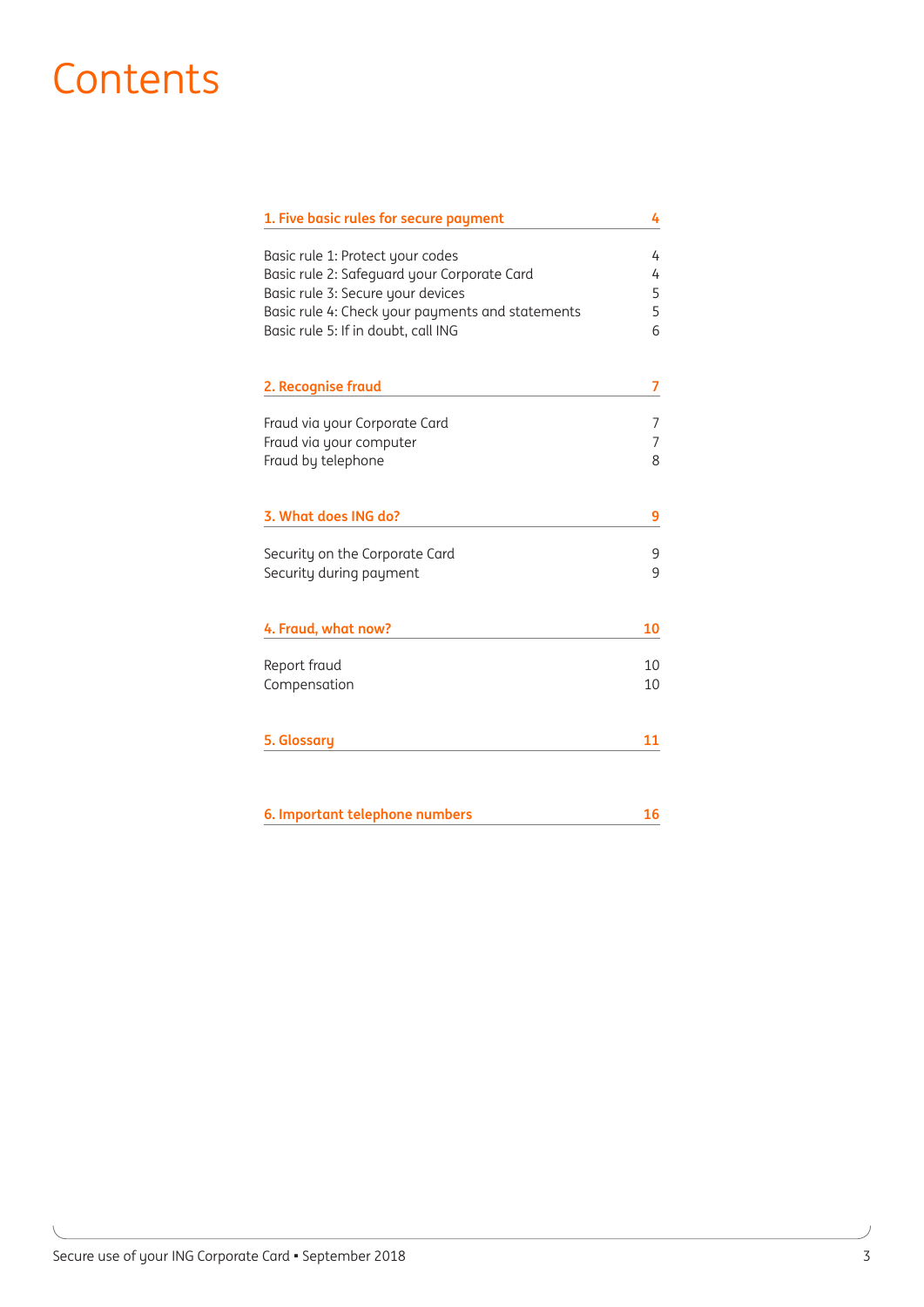# <span id="page-3-0"></span>1. Five basic rules for secure payment

We have translated the uniform security rules for banking in the Netherlands into five basic rules for using your Corporate Card. This makes it easy for you to remember.

# **Basic rule 1: Protect your codes**

You don't give your door key to a random passer-by. So don't do this with your security codes. Keep these safe and secure.

## **• Remember your codes**

For security codes/passwords, don't select date of birth, name of a family member or another code that is easy to guess. Are you afraid that you will forget your codes? Then why not make a note of them in such a way that they cannot be decoded or try to devise a mnemonic. A sentence with capitals and digits is secure and easy to remember. For example: 'Prefer U2 to Beethoven's 6th!'. If using a whole sentence doesn't fit, use the first letters of each word: 'LU2dd6evB!'

• One way to remember the PIN code of your Corporate Card is to select a word for each digit in the PIN code, with the number of letters being equal to the digit. You can then use the 4 words to make a sentence. If your PIN code is: 9246. Your sentence could then be: Edinburgh (9) is (2) very (4) lovely (6).

#### **• Don't allow anyone to watch**

Don't allow anyone to watch while you're entering your codes. Ways of doing this include screening the number pad with your body or with your free hand.

#### **• Never give out your codes**

If someone asks for your security codes or passwords, for example for the Commercial Card portal, never give these out. Your codes are strictly personal. You should never tell anyone and remember that ING employees will never ask for your security codes: not at the reception desk, not by telephone, not by email, not via another non-ING website or app and also not in any other way.

#### **Basic rule 2: Safeguard your Corporate Card**

You don't throw your wallet around. So don't do that with your Corporate Card. Safeguard it well.

#### **• Be careful with your Corporate Card**

Your Corporate Card is strictly personal. So don't lend it to anyone. Don't leave your Corporate Card lying anywhere and store it in the same secure place immediately after use. Make sure that nobody can take your Corporate Card without you realising it.

Don't hand your Corporate Card to a waiter, but go to the payment terminal yourself. If it is actually necessary to hand over your Corporate Card, check that you receive the same card back.

Check at least once a day whether you still have your Corporate Card. This is mandatory and is also stated in our conditions.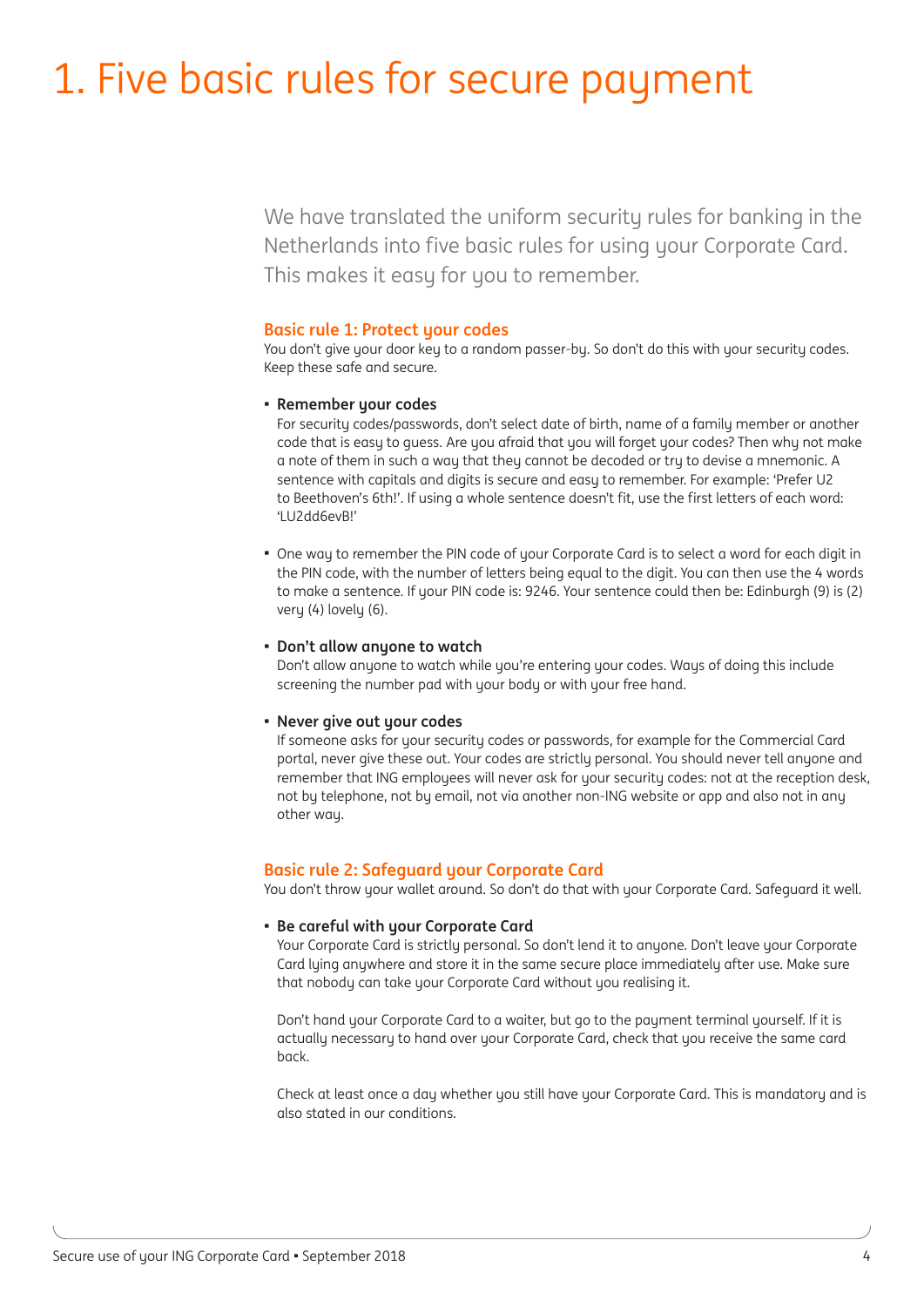# <span id="page-4-0"></span>**• Don't be distracted**

Don't be distracted when you're using your Corporate Card. If you're not careful, your Corporate Card can easily be changed, for example for a credit card of the same colour. We call this the quick-change routine. If you suspect that it is not secure to use it, follow your gut feeling and keep your Corporate Card somewhere safe.

# **• Check regularly that you still have your Corporate Card**

If you are addressed on the street by a random person or someone bumps into you, always check that you still have your Corporate Card. If you don't get it back after you've used it for payment, contact us immediately (24 hours a day, 7 days a week) on +31 (0)10 428 95 81 or via one of our local access numbers (you can find these at the end of the brochure).

# **Basic rule 3: Secure your devices**

You alwaus lock your front door. Do the same to the devices you use to carry out internet transactions with your Corporate Card, such as your smartphone, tablet, desktop and laptop. Make sure these are secure. Don't give criminals the opportunity to install malicious software and such things as a 'trojan' to obtain your personal details including your Corporate Card details.

# **• Install only legal and known software**

Make sure that your smartphone is setup so that apps from unknown sources are not permitted. So don't 'root' or 'jailbreak' your smartphone and only download apps from official app stores. Install only legal software from a source that you have checked. You can do this by going to the provider's official website. If you are offered an unknown software program, don't download it immediately but first check it using your virus scanner software.

# **• Use the latest app and operating system versions**

Both the Commercial Card app as well as your smartphone, tablet and computer operating systems are regularly updated with more and better security technologies. That's why you should update regularly. Preferably set updates to download automatically.

# **• Use an access code for your devices**

An access code prevents others gaining very easy access to your personal data. This doesn't only include your Corporate Card details, but also your contacts, messages and photos.

# **• Use a virus scanner, firewall and anti-spyware**

To make internet payments with your Corporate Card, only use a desktop or laptop that has a virus scanner, firewall and anti-spyware. This gives viruses and unsolicited programs less chance. These daus, there are also virus scanners to offer additional protection to smartphones and tablets.

# **• Secure your wireless internet connection (WiFi)**

Without a secure internet connection, you should not carry out any internet transactions using your Corporate Card. That is why you should secure your own WiFi with a password. Your internet provider can help you in this. If you use a public WiFi network outside the home, you should preferably not carry out any internet transactions with your Corporate Card.

# **Basic rule 4: Check your payments and statements**

It is always good to check carefully exactly what you are paying before you pay. And also to check regularly what was debited. You can do this via the ING Commercial Card portal or using the Commercial Card app. This app also displays your transactions real-time.

# **• Know what you pay**

Check whether the amount that you have to pay has been shown on the display or - if you are abroad and need to sign the receipt - that the correct amount is stated on this. Save the copy of the receipt for your own administration. This means you will always have proof if the amount on your Corporate Card statement later proves to be incorrect.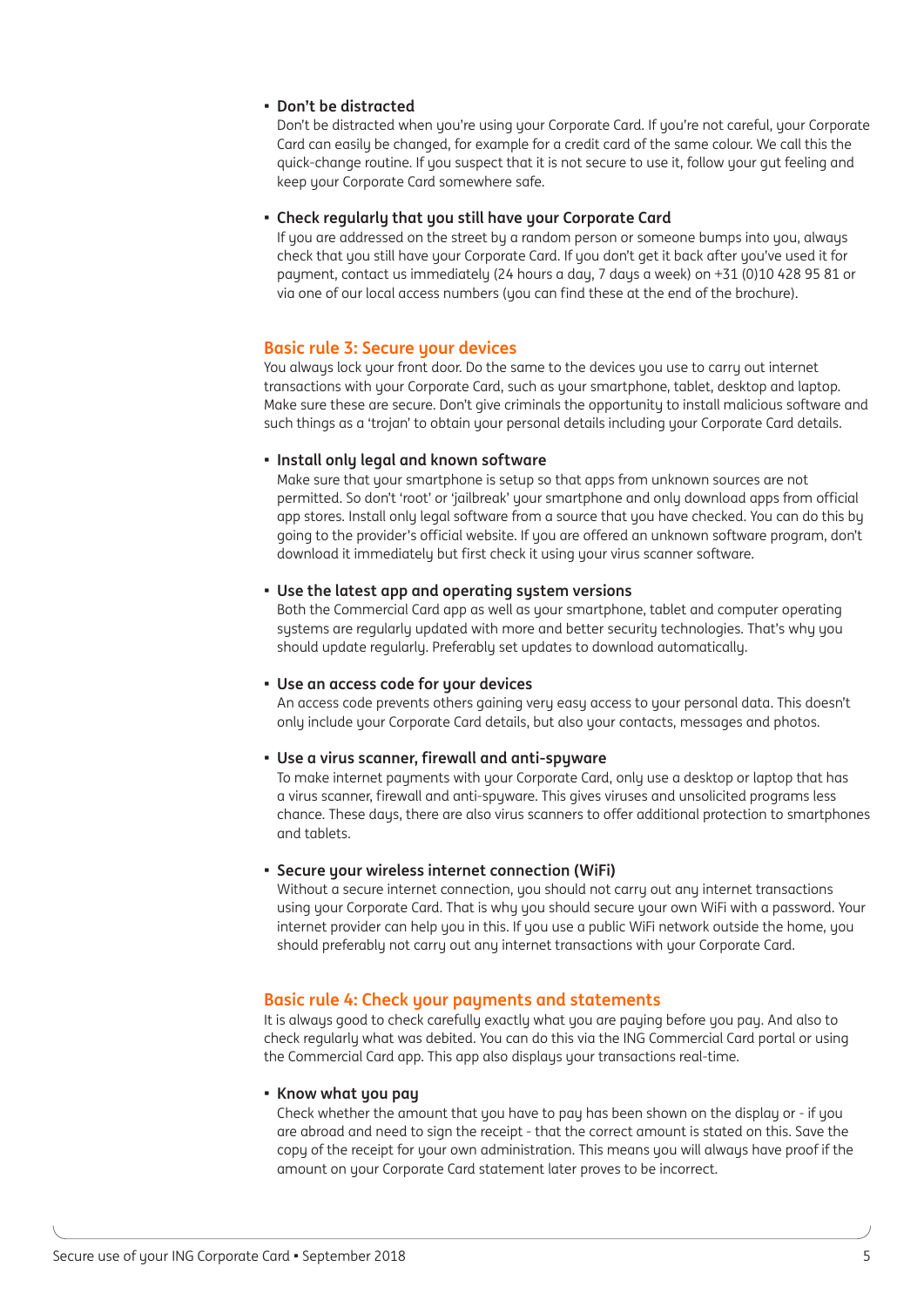<span id="page-5-0"></span>Ensure that the amount in a foreign currency doesn't surprise you later if this is recalculated to the amount for which you are charged on your Corporate Card.

# **• Stick to the correct order**

For internet purchases, only enter your details, such as credit card number, expiry date and securitu codes, if you are certain of your purchase.

# **• Check your online statements**

Check your statements at least once every two weeks. You can then assess whether transactions are legitimate and can inform us immediately of any misuse.

# **• Report loss in time**

If you suffer loss because you have been unable to check your Corporate Card statements for some time, we may ask you to demonstrate this. Loss that is reported more than thirty days after the date of your statement will in principle not be compensated.

# **Basic rule 5: If in doubt, call ING**

If you know for sure or you suspect that you are a victim of fraud, let us know immediately. By contacting us, we can take immediate measures to prevent further loss. For example, we will have fake websites removed from the internet so that other customers are not affected by fraud.

# **• Call immediately**

If you suspect fraud, you can call us immediately. Even if your Corporate Card, Commercial Card app or ING Commercial Card portal User-ID is blocked. Also call us if you receive a suspect email or if someone has tried to obtain your Corporate Card details.

# **• Make sure that we can contact you**

In the event of suspect transactions, we would like to be able to contact you quickly by telephone or SMS. So please make sure that you forward your mobile number to our customer services. You can do this via +31 (0)10 428 9581 or via our local access numbers (you can find these at the end of this brochure).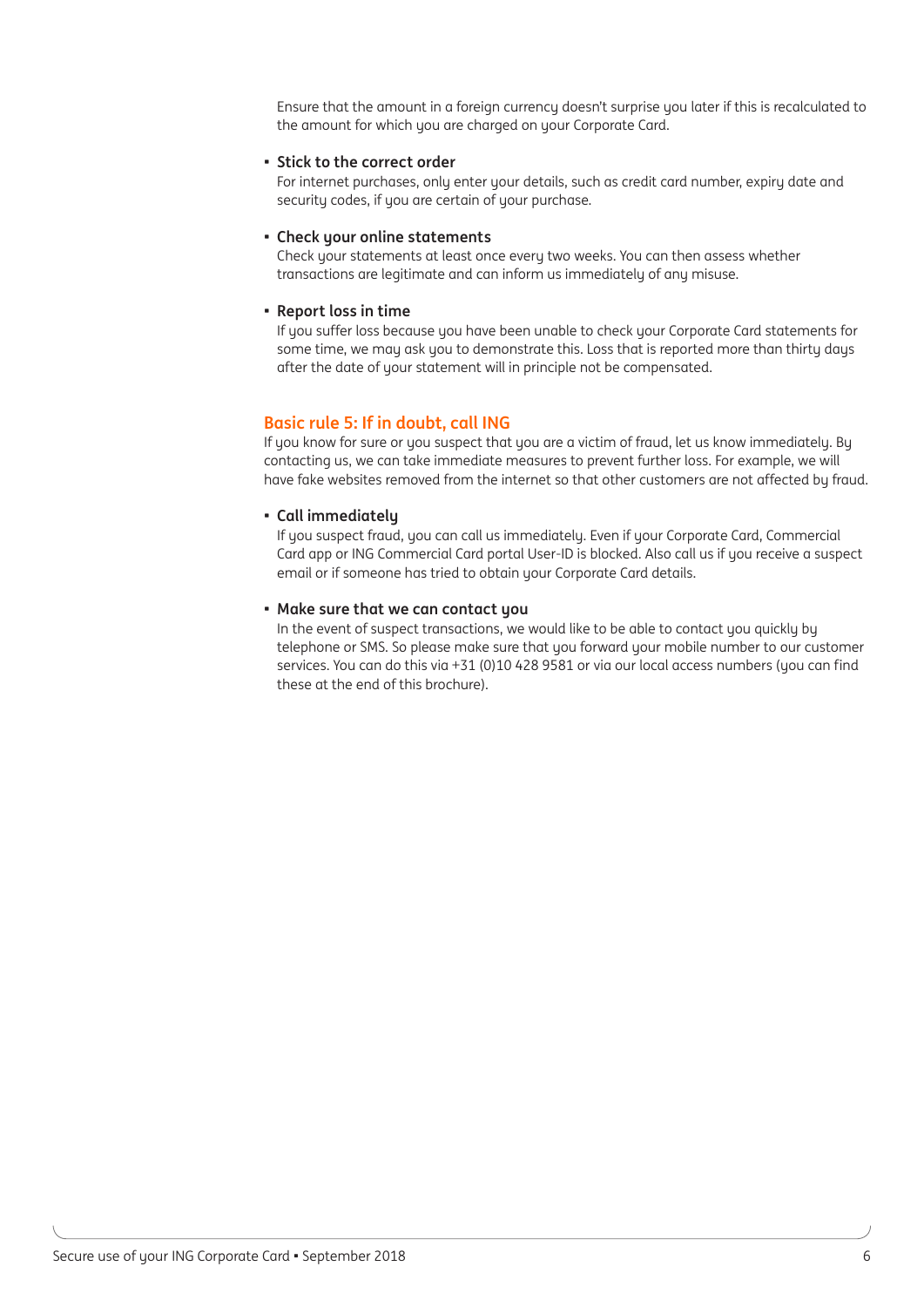# <span id="page-6-0"></span>2. Recognise fraud

In spite of all the security measures and your careful use, there is still a risk of your Corporate Card being misused. The information below will help you to recognise the various attempts to do this.

# **Fraud via your Corporate Card**

**• Skimming**

A known form of fraud is skimming; copying the credit card details that are on your card's magnetic stripe. In recent years, various measures have been taken to prevent skimming. This means that this form of fraud is less prevalent.

#### **• Theft, exchange tricks and distraction manoeuvres**

Your Corporate Cards can still be exchanged or stolen and your security codes watched while you enter them. People are also still distracted at cash dispensers, enabling criminals to escape with the cash they've just taken out. The ten euro trick is an example of this. You will be distracted by a 10 euro note on the ground while criminals take your cash from the cash dispenser.

This form of fraud occurs mostly in shops or at cash dispensers. Prying eyes stand over your shoulder watching while you enter your PIN code and criminals try to distract you in various ways.

# **Fraud via your computer**

#### **• Phishing**

In fraud via phishing, criminals fish for your security codes using SMS or email, or via a fake website. You receive an SMS or email requesting that you click on a link. Without realising, you arrive on a fake website, for example from the ING Commercial Card portal, where you are asked to log in using your security codes. You should never click on suspect links but should delete the email immediately from your mailbox.

Phishing messages can be recognised as follows:

- The message usually includes an urgent reason for action.
- You will be asked to click on a link. Without realising, you arrive on a fake website where you are asked to log in using your security codes.
- The message often seems to be from your bank.

### **• Malware**

Malware is malicious software used by criminals for such things as remote operation of your computer. They can use this to obtain your login details. Malware can be installed easily on a computer without anti-virus software and a good firewall. This often happens without you realising it. A familiar example of malicious software is a trojan.

Malware can be recognised as follows:

- Sometimes, internet pages don't quite look the same as you are used to. For example, there is an extra entry field for your telephone number.
- A computer infected by malware is slower and freezes more often.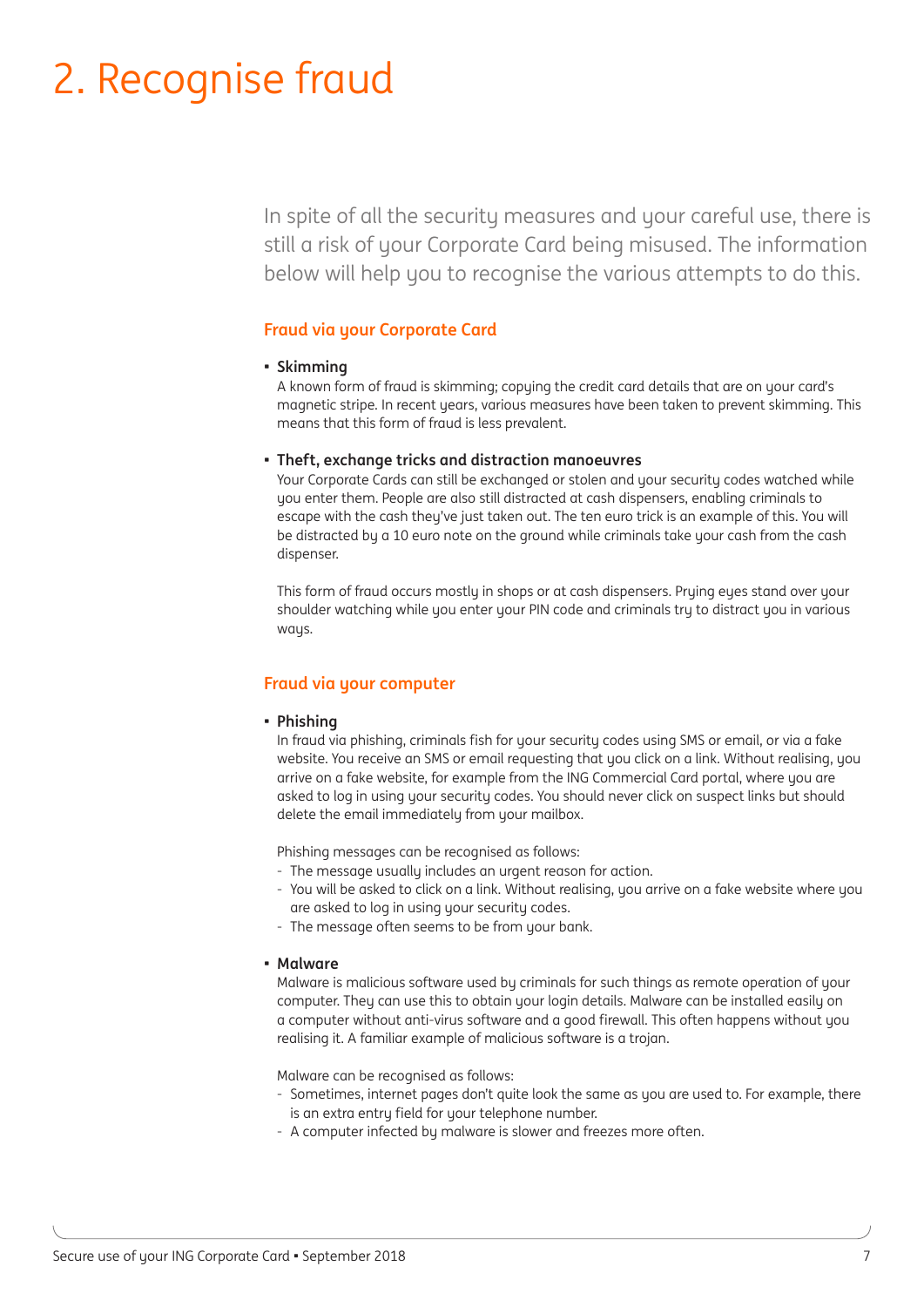# <span id="page-7-0"></span>**Fraud by telephone**

# **• Phishing**

Criminals also use telephone phishing during a telephone conversation to fish for your security codes, such as your Corporate Card PIN code, your ING Commercial Card portal login details or other personal data. Phishing can also be done via SMS, email and fake websites.

On the telephone, criminals often appear to be someone else. They may act as though they are an ING employee or computer or software company employee. They tell a believable story to which you usually need to respond immediately. They will then ask for your security codes. Remember that ING employees (or those from other companies) will never ask for your security codes.

If you're unsure as to whether you have an ING employee on the telephone, ask for his or her name and call us back using the number at the end of this brochure. An ING employee will understand this. We will then connect you with this employee.

Examples of fake telephone calls:

- Several days after entering your credit card details in a phishing email, your bank will call, informing you that there is something wrong with your Corporate Card. If you follow the directions by providing a few final additional details to 'resolve the problem', you will notice later on your statement that your Corporate Card has been used fraudulently.
- You are contacted by someone who acts as though they are a computer or software company employee. The employee asks you to go to a website to install software.
- He or she will often state that this is necessary for your computer's security. The software you are asked to install is malware. If you install this, data you later enter for an internet transaction with your Corporate Card will be vulnerable!
- A person acts as though he or she is an ING employee and says that he/she needs to verify your details. For example, your username and password for the ING Commercial Card portal.
- ING employees will never ask for this. So never hand out your codes.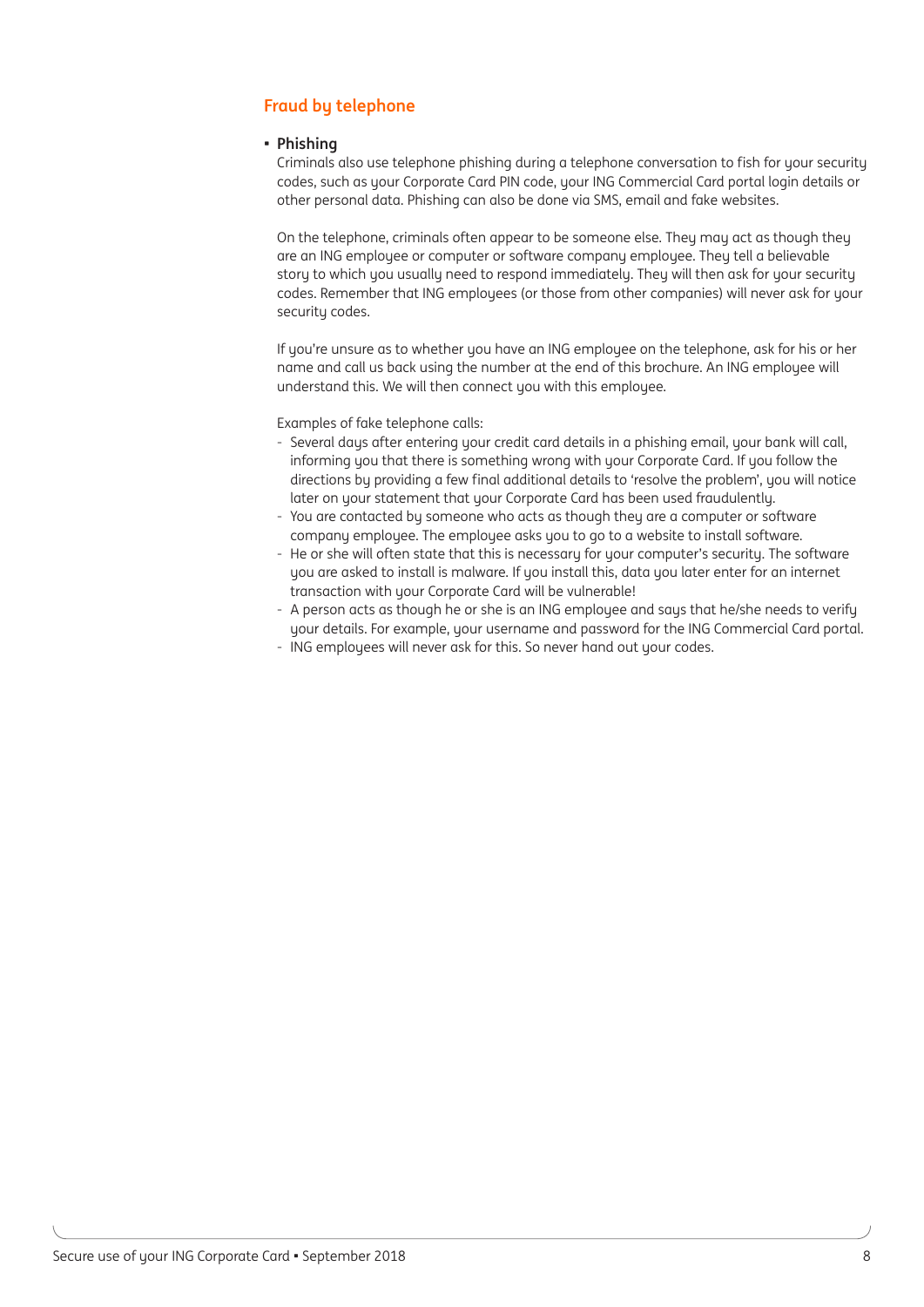# <span id="page-8-0"></span>3. What does ING do?

We have already given a lot of advice and tips on secure payment. Of course, ING also uses various invisible and visible technologies to keep the use of your Corporate Card secure.

# **Security on the Corporate Card**

- The chip on your Corporate Card and the anti-skimming device on the card entry slot of a cash dispenser prevent skimming.
- If you pay using a Corporate Card, these days, you are usually asked for your PIN code rather than your signature. This is more secure.
- As well as your Corporate Card credit card number, the card also has a CVC (Card Validation Code) on the reverse. This three-digit code provides an additional check.

# **Security during payment**

#### **• SMS Security Alert**

During high-risk transactions in which additional verification is desirable, you will receive a Security Alert via SMS a few seconds after the transaction. This SMS will ask you to confirm the transaction. Should something be incorrect, you can report this to us immediately and your credit card can be blocked quickly to prevent further misuse. The SMS will be sent from number: +44 78 60 04 74 44.

- If it concerns a known purchase, respond in the way as indicated in the SMS. No further action is then required of you.
- If it concerns an unknown purchase, respond in the wau as indicated in the SMS. ING will block your Corporate Card immediately and will send you a second SMS with additional information on how you should proceed further.

This service is free for every Corporate Card customer. The only thing that we need from you is your correct mobile number. Call our customer service to be certain that we have your correct number.

It is good to know that responding to the Security SMS has no liability consequences in the event of fraud. Your purchase will just be processed. Depending on the situation, your card can be blocked temporarily or permanently for subsequent purchases.

## **• Mastercard ID check**

Internet purchases at companies that participate in Mastercard ID check receive background protection against misuse. You will then see a screen with the text 'Processing'. In most cases, ING carries out all security checks in the background, but for some transactions, we will ask you to enter a one-off code. You will receive this code by SMS. Make it easy for yourself and us and make sure that we have your mobile phone number.

#### **• Blocking the Card**

In the event of suspect situations, ING can decide to block your Corporate Card preventatively. You will always be informed about this as quickly as possible by telephone, SMS or letter. Should you notice that your transaction didn't go through, please contact us immediately.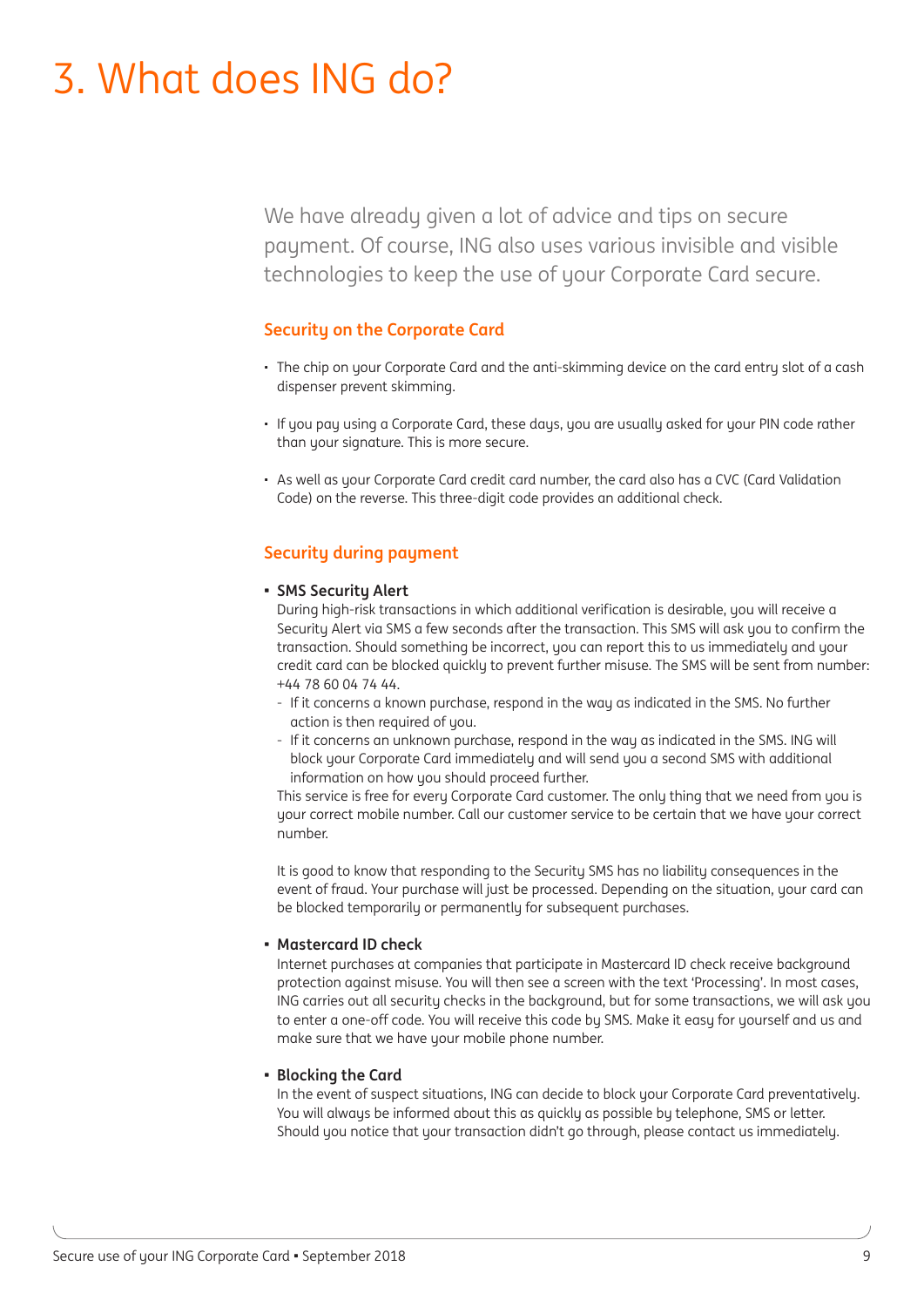# <span id="page-9-0"></span>4. Fraud, what now?

ING does everything to prevent you becoming a victim of fraud. And if you try to follow the advice and tips in the brochure as closely as possible, criminals will have little opportunity to commit fraud with your Corporate Card. If you nevertheless become a victim of fraud, we will resolve this as quickly as possible for you. That is why you should act as follows:

# **Report fraud**

# **• As quickly as possible**

Report fraud or a suspicion of fraud to us by telephone as quickly as possible. You can do this 24 hours a day, 7 days a week. In any event, do this no later than 30 days after the date of your statement (digital or paper version). If you report this quickly, we can usually prevent that the amount is collected from you or from the company. This prevents unforeseen financial consequences for you or the company. We can also send you a new Corporate Card immediately.

# **• Fraud form**

Following the telephone report, we will send you a fraud form by regular mail, or if you prefer, by email. Our condition: return the form to us within 14 days. The faster the forms are completed and returned, the sooner your fraud report can be processed. We may sometimes need extra information from you if the shopkeeper of the shop where the misuse has taken place demands this.

# **• Report**

If your Corporate Card is used fraudulently while lost, stolen, not received by you or not requested by you, you must attach a police report to your fraud form.

# **Compensation**

# **• Our policy**

If you are not to blame, fraud is always compensated. During the telephone conversation, our employee will do everything possible to ensure that you are not charged for this. In some cases (for instance if the collection order has already been sent by us), we can, however, not prevent this. We will always consult with you regarding the situation so that the compensation is arranged as quickly as possible.

The compensation will be finalised using your written statement and our investigation into the misuse of your Corporate Card. We will always inform you in writing.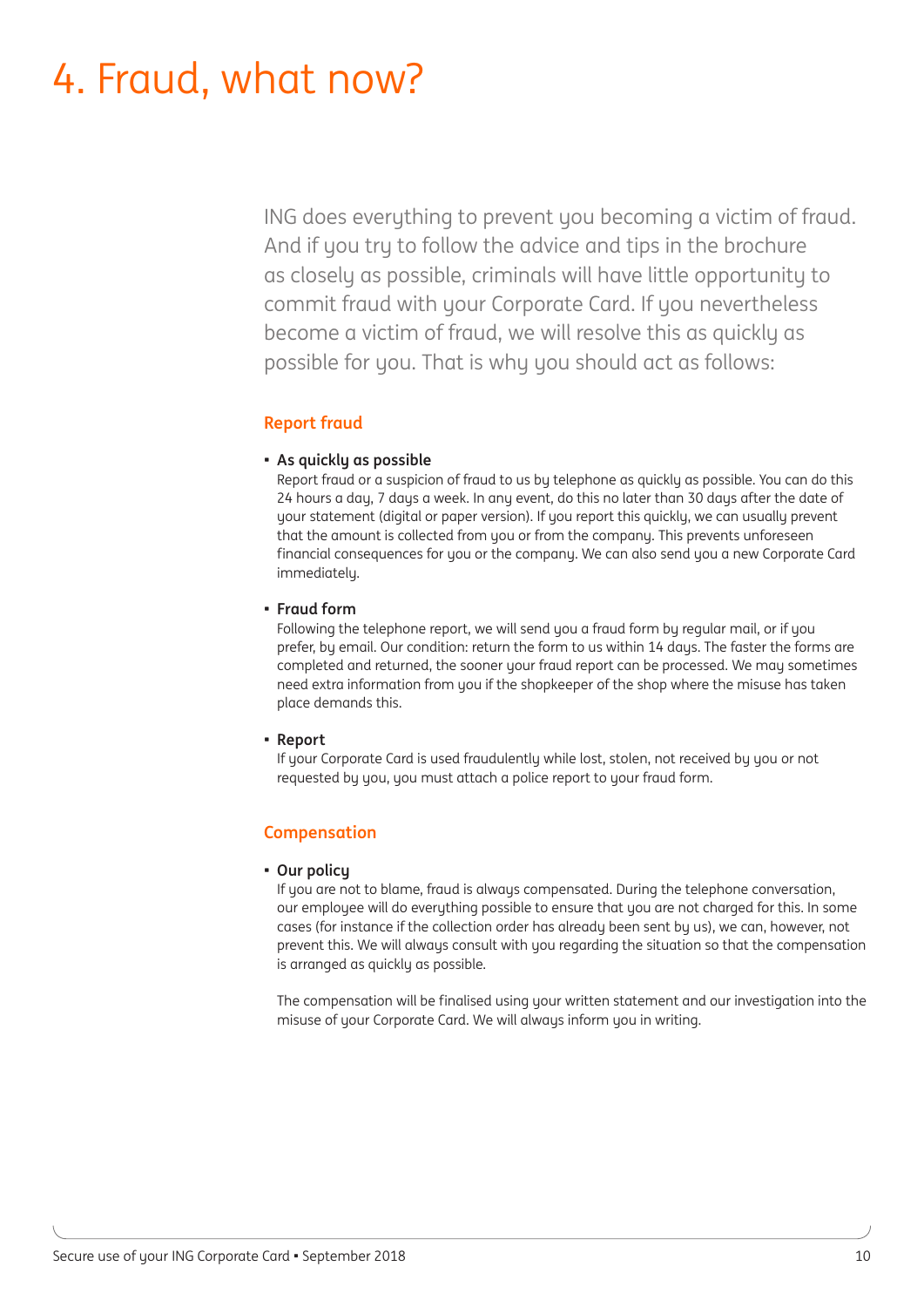# <span id="page-10-0"></span>5. Glossary

# **A**

# **Anti-skimming device**

An anti-skimming device is a device on a cash dispenser's card entry slot. This prevents criminals from using a card reader to copy credit card data. Copying credit card data is known as skimming. The anti-skimming devices can differ per cash dispenser. The cash dispenser screen will display the correct entry slot.

#### **Anti-spyware**

Anti-spyware is one of the tools that you can use to protect your computer. This software ensures that no unsolicited programs can be installed that can spread your personal data.

# **Anti-virus software**

See 'Virus scanner'

# **B**

#### **Botnet**

A botnet is a network of very many computers, which is infected by a Trojan or virus. This turns the computer into a kind of robot that can operate independently and automatically. The infected computers can be anuwhere. Your computer can also be part of this. Criminals can then assign a task to all these computers in one go. The computers are then used, for example, to send phishing emails. Or to intercept your Corporate Card details.

#### **Browser**

A browser is a computer program with which you can view internet websites. Well-known browsers are Internet Explorer, Chrome, Firefox and Safari.

# **C**

#### **Commercial Card portal**

With the ING Commercial Card portal you can view your Corporate Card statements digitally for the past 12 months. You can download the statements at a digital location requested by you. This means you don't need to archive paper versions.

#### **Computer virus**

See 'Virus'

# **Cookie**

A cookie is a small file that is placed on your computer by a website. This saves your surfing behaviour. Many webshops use cookies so that your data are already entered the next time you visit.

#### **Commercial Card app**

The Commercial Card app is the official app for your Corporate Card. You can use this to view transactions for the past 12 months. Search for 'ING Commercial Card app' download in the Apple App Store or in Google Play (Android).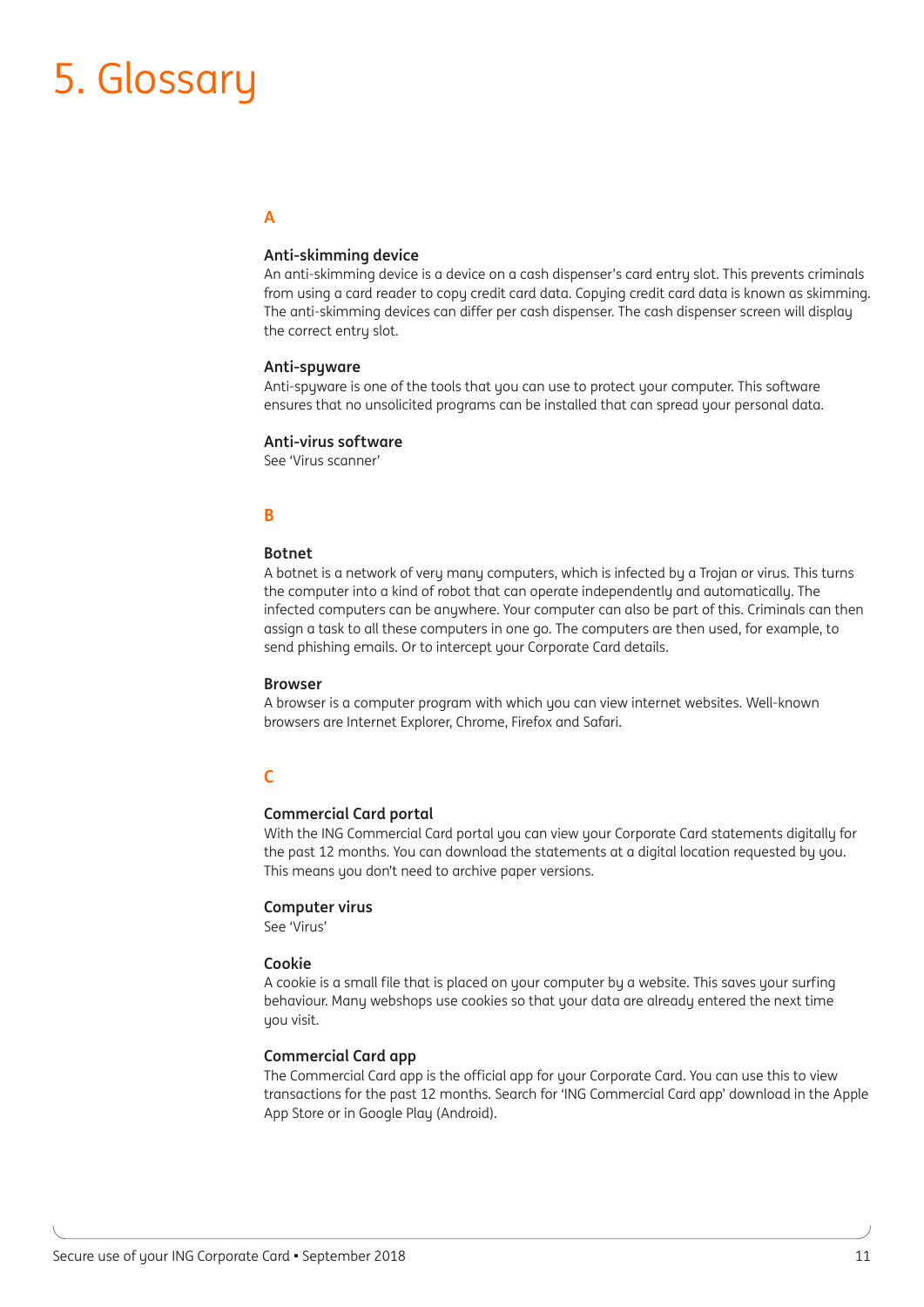# **CVC**

CVC stands for Card Validation Code. It is a 3-figure security code that appears on the reverse of your Corporate Card immediately after your signature. You may be asked for this if you make internet payments with your Corporate Card.

## **Cyber crime**

Cyber crime is criminality via internet. Criminals send emails in which they ask for your login details and/or credit card details (phishing) and create websites that look very much like ING websites. They also try to obtain your personal details from your computer via a virus that they send with another program (a so-called Trojan).

# **D**

# **Detection**

Detection is the tracking of suspect actions. ING has a team of in-house experts involved daily with payment security. We continuously analyse suspect transactions and operations. And we take action where necessary. ING works closely with police, government and other parties, nationally and internationally. This enables us to inform you quickly and in the best way possible.

#### **DdoS attack**

During a DdoS attack, an internet site is bombarded with data traffic. This undesired data traffic is obstructed by the firewall. Once the undesired data traffic is too big, the firewall becomes so busy obstructing this undesired traffic that the desired visitors can no longer get through. ING uses extremely high level security measures. These measures are designed to separate undesired data traffic from good data traffic.

# **E**

#### **EMV chip**

The EMV chip has been the chip on your Corporate Card for a number of years. This enables you to pay in shops using your Corporate Card and PIN code. The EMV chip is an international standard that is used across the world. The chip reduces credit card fraud in shops. You no longer swipe your Corporate Card along a magnetic stripe card reader, but insert your Corporate Card in the payment terminal. The EMV chip is read in this way.

#### **Extension**

An extension is an extra application for your browser that you can download yourself. This makes it possible to add new functions to your browser. Examples of an extension are Adobe Reader for reading PDF files and Flash for watching YouTube videos.

# **F**

# **False email**

See 'Phishing'

#### **Firewall**

A firewall is one of the tools that you can use to protect your computer. This software helps you prevent others gaining access to your computer when it is connected to the internet or a computer network. A firewall checks incoming and outgoing internet traffic. You will receive an alert in the event of dubious data exchange.

#### **Fraud**

You can become a victim of fraud in various ways. This brochure has been formulated to inform you about fraud.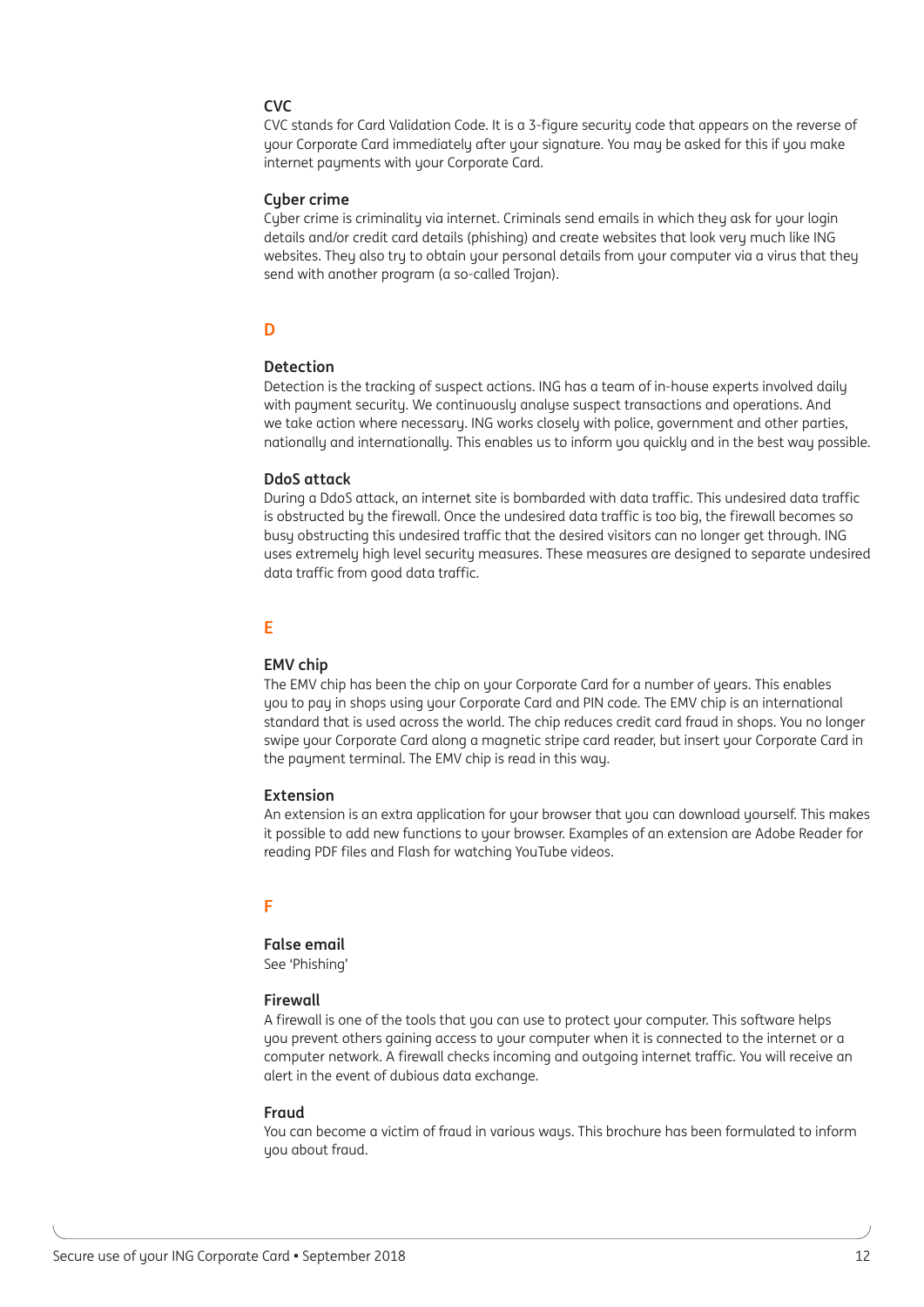# **I**

#### **Identity fraud**

Identity fraud means that criminals can collect your personal and financial details and later misuse these. Instilled habits, such as innocently throwing away financial information, Corporate Card statements, a signature or copy of your proof of identity, can facilitate identity fraud. But criminals can also obtain personal details via phishing and social engineering. A criminal can then use your name to submit a request for a credit card.

#### **Internet criminal**

Internet criminals are involved with criminal activities on the internet. They send emails in which they ask for your login details and/or credit card details (phishing). Internet criminals also make websites that look very much like ING's website. Or they try to obtain your personal details from your computer via a virus that they send with another program (see Trojan).

# **J**

#### **Jailbreaking**

Jailbreaking is circumventing a security measure from an iPhone, iPod touch or iPad operating system. By jailbreaking the device, the user can install such things as apps that are not approved by Apple. This makes such devices more vulnerable to viruses and malware.

# **M**

#### **Malware**

Malware is a collective name for malicious and/or harmful software. The word is a combination of the English 'malicious software'. Malware is designed specially to infiltrate your computer without you necessarily being aware of this. Malware can for example enter your computer via email or images on websites.

#### **MasterCard ID check**

See chapter 'What does ING do?'

#### **Money mule**

A money mule makes his or her bank account available for criminal activities. Criminals deposit money in the bank account, channel it through to other accounts, or take it out in cash. They do this to hide stolen money from the police and the law.

# **N**

# **NCSC**

Dutch National Cyber Security Centre; a collaboration of governments and companies. Mission: NSCS contributes to jointly improving Dutch society's digital resilience, and with this offers a secure, open and stable information society by delivering insight and offering an operating perspective.

# **O**

#### **Operating system**

A computer, tablet or smartphone can only function if it has software on it. Software that is written to allow such devices to function is called an operating system.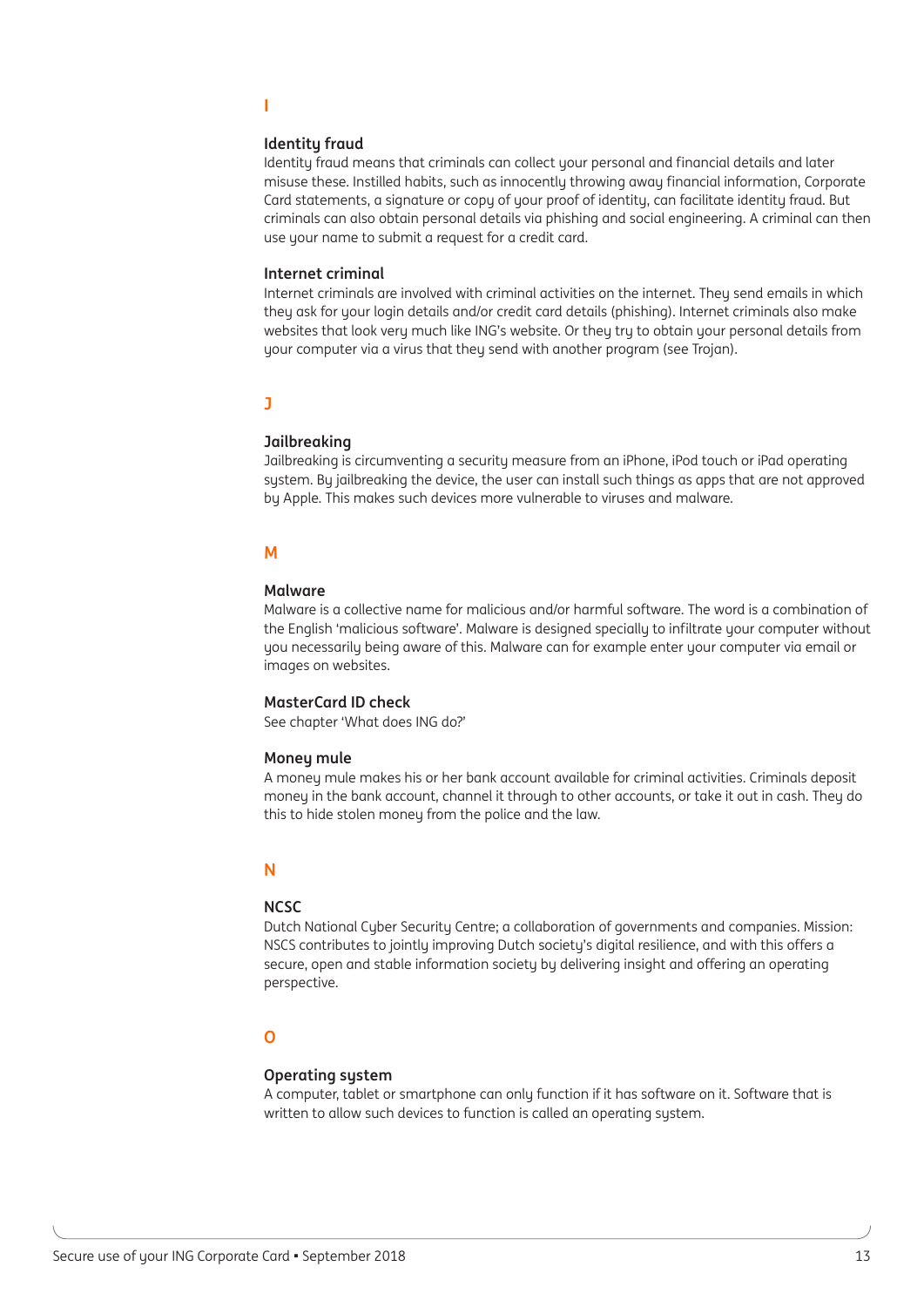# **P**

#### **Password**

Secure banking needs a strong password. A password is strong if it is not easy to guess and is difficult to hack. Use a strong password for all your online environments.

#### **Phishing**

Phishing is 'fishing' for personal data by criminals. With one goal: obtaining information about your Corporate Card and using it to carry out transactions. They can do this by email, telephone or website. You will, for example, be asked to click on a link in a fake email. The message will look misleadingly like an ING email. You will then be transferred to a fake website on which you enter your Corporate Card details. Without you noticing, criminals can now carry out transactions with your Corporate Card.

# **Preventative blocking**

To keep payment traffic secure, ING takes immediate measures in suspect situations. To protect uour Corporate Card, we may proceed to preventative blocking, for example, if we suspect that your Corporate Card has been skimmed. We will then block your credit card and try to contact you immediately.

### **R**

#### **Ransomware**

Ransomware is a blackmail method that uses malware. Ransomware is a program that blocks your computer and then demands money to 'release' the computer again. Payments (for example made with your Corporate Card) don't result in your computer being 'released' because the criminals are only after your money.

#### **Rooting**

Rooting is circumventing a security measure from an Android smartphone or Android tablet operating system. By rooting the device, the user can install such things as apps that are not approved for the Android Market. This makes such devices more vulnerable to viruses and malware.

# **S**

#### **Security Alert Service**

See chapter 'What does ING do?'

#### **Security expert**

We have a team of in-house security experts that continuously analyses suspect transactions and actions. We take action where necessary. ING works closely with police, government and parties such as the Dutch Association of Banks.

## **Skimming**

Skimming is copying your Corporate Card details by placing an extra card reader on a cash dispenser's card entry slot. Criminals can then copy your personal PIN code, after which, they can use the skimmed data to take out cash. By placing a special device on cash dispenser card entry slots, ING aims to prevent criminals from using card readers. Shopkeepers are also periodically encouraged to check whether criminals have possibly manipulated their payment terminals.

#### **Smishing**

Smishing is phishing by SMS. See 'Phishing'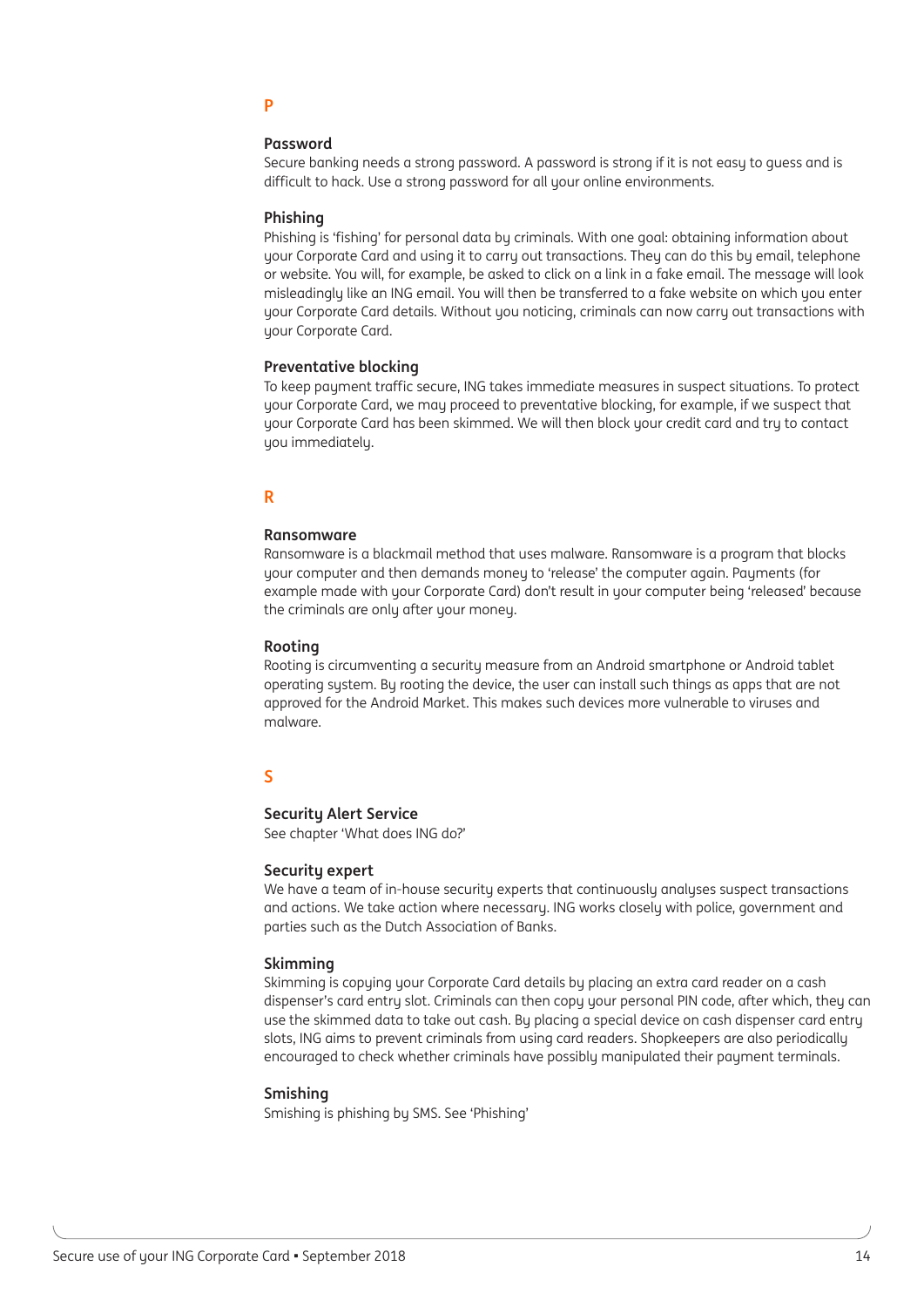# **Social engineering**

Criminals use social engineering to extract confidential information from you. They misuse human traits such as curiosity, trust, greed, fear and ignorance. Social engineering appears in many forms, from false websites to phishing emails and from telephone conversations to personal contacts at the door. Criminals get you to carry out certain actions, such as entering personal details, security codes or credit card details, clicking on a button or installing malware.

#### **Spyware**

Spyware is software that is installed on your computer without you knowing. This can be used to collect details about the user and send this to third parties.

# **T**

# **Ten euro trick**

Criminals try to distract someone who is about to take cash from the cash machine by throwing a ten euro note on the floor. They tell you that you dropped the note but in the meantime, steal your cash from the cash machine.

## **Access code**

You can set a code on your computer or smartphone/tablet/computer so that others cannot simply use your device.

#### **Trojan (or Trojan horse)**

Trojan is derived from the Trojan horse. A Trojan is a program 'disguised' as an innocent file that is installed on your computer without you knowing. This enables criminals to access your computer remotelu without you realising this. They can use Trojans to obtain such things as your username and password for the Commercial Card portal.

# **V**

# **Virus**

A virus is a harmful form of software. Viruses can cause serious damage to your computer through which you lose (confidential) information. Criminals can also use a virus to watch your computer and obtain your user name and password.

# **Virus scanner**

A virus scanner is one of the tools that you can use to protect your computer. This software checks whether your computer contains viruses and can remove these viruses.

# **W**

#### **WiFi**

WiFi is the English abbreviation for a wireless network. You can access the internet via a wireless network.

#### **Worm**

A worm tries to spread itself across networks. A worm replicates itself automatically, like in a chain reaction. Mostly, this happens via email addresses that are found on an infected computer.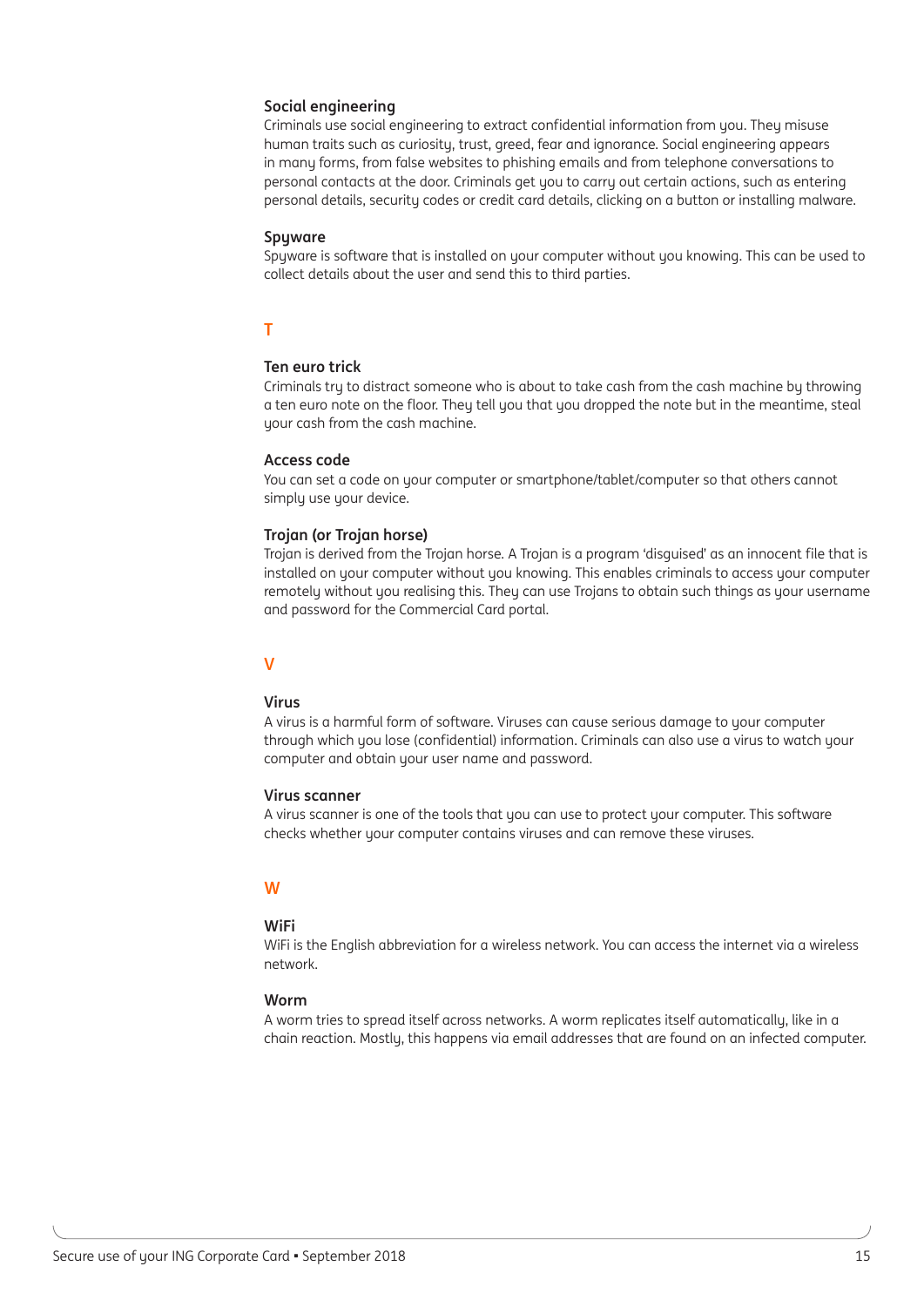# <span id="page-15-0"></span>6. Important telephone numbers

In the event of fraud or suspected fraud, you can contact us 24 hours a day, 7 days a week on

# **+31 (0)10 428 95 81**

or via our local access numbers. You can find these numbers on:

# **[www.ingwb.com/cardcontact](http://www.ingwb.com/cardcontact)**

Don't hesitate, we're here for you!